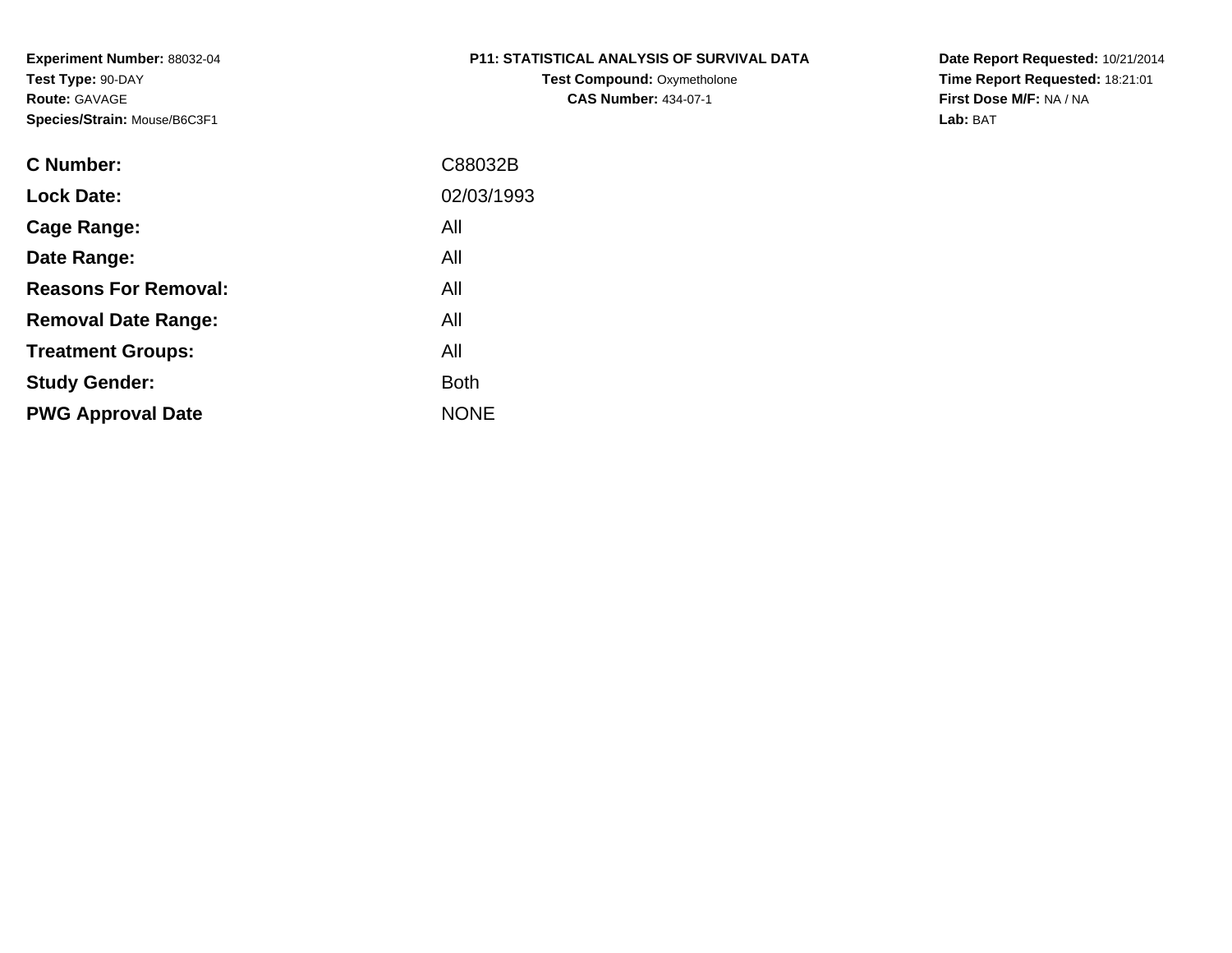### **P11: STATISTICAL ANALYSIS OF SURVIVAL DATA**

**Test Compound:** Oxymetholone**CAS Number:** 434-07-1

**Date Report Requested:** 10/21/2014**Time Report Requested:** 18:21:01**First Dose M/F:** NA / NA**Lab:** BAT

# **Male MOUSEFIRST TERMINAL SACRIFICE AT 93 DAYS**

|                              |                     | INDIVIDUAL SURVIVAL TIMES (DAYS) |                    |
|------------------------------|---------------------|----------------------------------|--------------------|
| $DOSE = 0$ MG/KG             |                     |                                  |                    |
| <b>TOTAL 10</b>              | UNCENSORED DEATHS 0 | CENSORED DEATHS 0                | <b>TERMINAL 10</b> |
| <b>UNCENSORED DEATH DAYS</b> |                     |                                  |                    |
| none                         |                     |                                  |                    |
| <b>CENSORED DEATH DAYS</b>   |                     |                                  |                    |
| none                         |                     |                                  |                    |
| $DOSE = 160$<br><b>MG/KG</b> |                     |                                  |                    |
| <b>TOTAL 10</b>              | UNCENSORED DEATHS 0 | CENSORED DEATHS 0                | <b>TERMINAL 10</b> |
| <b>UNCENSORED DEATH DAYS</b> |                     |                                  |                    |
| none                         |                     |                                  |                    |
| <b>CENSORED DEATH DAYS</b>   |                     |                                  |                    |
| none                         |                     |                                  |                    |
| $DOSE = 320$<br><b>MG/KG</b> |                     |                                  |                    |
| <b>TOTAL 10</b>              | UNCENSORED DEATHS 0 | <b>CENSORED DEATHS 0</b>         | <b>TERMINAL 10</b> |
| <b>UNCENSORED DEATH DAYS</b> |                     |                                  |                    |
| none                         |                     |                                  |                    |
| <b>CENSORED DEATH DAYS</b>   |                     |                                  |                    |
| none                         |                     |                                  |                    |
| $DOSE = 630$<br><b>MG/KG</b> |                     |                                  |                    |
| <b>TOTAL 10</b>              | UNCENSORED DEATHS 0 | <b>CENSORED DEATHS 0</b>         | <b>TERMINAL 10</b> |
| <b>UNCENSORED DEATH DAYS</b> |                     |                                  |                    |
| none                         |                     |                                  |                    |
| <b>CENSORED DEATH DAYS</b>   |                     |                                  |                    |
| none                         |                     |                                  |                    |

(A) FIRST TERMINAL SACRIFICE

(B) THE FIRST ENTRY IS THE TREND TEST (TARONE, 1975) RESULT. SUBSEQUENT ENTRIES ARE THE RESULTS OF PAIRWISE TESTS (COX, 1972). NEGATIVE TRENDS ARE INDICATED BY "N".

(C) MEAN OF ALL UNCENSORED DEATHS PRIOR TO TERMINAL SACRIFICE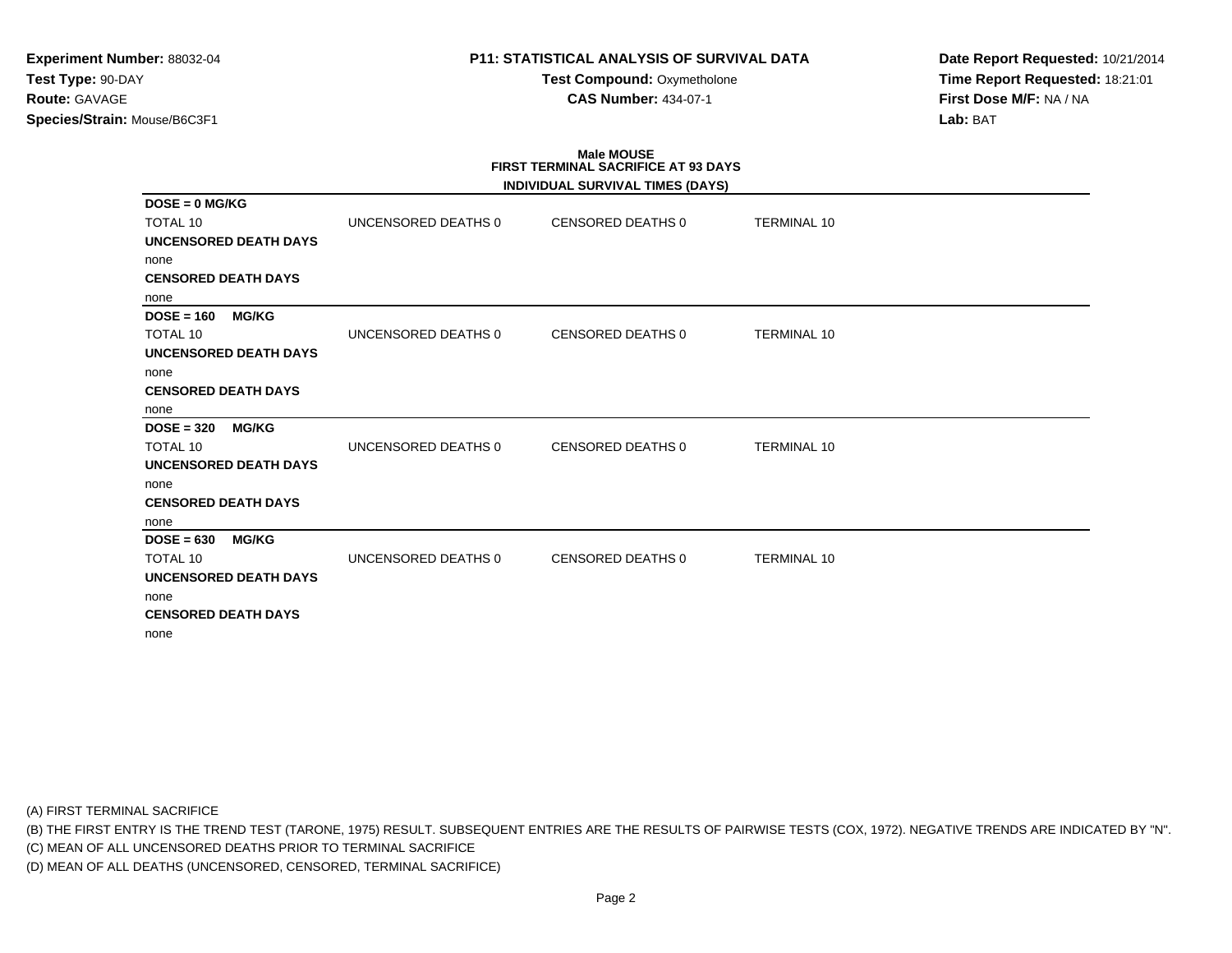### **P11: STATISTICAL ANALYSIS OF SURVIVAL DATA**

**Test Compound:** Oxymetholone**CAS Number:** 434-07-1

**Date Report Requested:** 10/21/2014**Time Report Requested:** 18:21:01**First Dose M/F:** NA / NA**Lab:** BAT

### **Male MOUSE FIRST TERMINAL SACRIFICE AT 93 DAYSINDIVIDUAL SURVIVAL TIMES (DAYS)**

| <b>MG/KG</b><br>$DOSE = 1250$ |                     |                   |                    |  |
|-------------------------------|---------------------|-------------------|--------------------|--|
| TOTAL 10                      | UNCENSORED DEATHS 0 | CENSORED DEATHS 0 | <b>TERMINAL 10</b> |  |
| UNCENSORED DEATH DAYS         |                     |                   |                    |  |
| none                          |                     |                   |                    |  |
| <b>CENSORED DEATH DAYS</b>    |                     |                   |                    |  |
| none                          |                     |                   |                    |  |
|                               |                     |                   |                    |  |
| <b>MG/KG</b><br>$DOSE = 2500$ |                     |                   |                    |  |
| TOTAL 10                      | UNCENSORED DEATHS 0 | CENSORED DEATHS 0 | <b>TERMINAL 10</b> |  |
| <b>UNCENSORED DEATH DAYS</b>  |                     |                   |                    |  |
| none                          |                     |                   |                    |  |
| <b>CENSORED DEATH DAYS</b>    |                     |                   |                    |  |

(A) FIRST TERMINAL SACRIFICE

(B) THE FIRST ENTRY IS THE TREND TEST (TARONE, 1975) RESULT. SUBSEQUENT ENTRIES ARE THE RESULTS OF PAIRWISE TESTS (COX, 1972). NEGATIVE TRENDS ARE INDICATED BY "N".

(C) MEAN OF ALL UNCENSORED DEATHS PRIOR TO TERMINAL SACRIFICE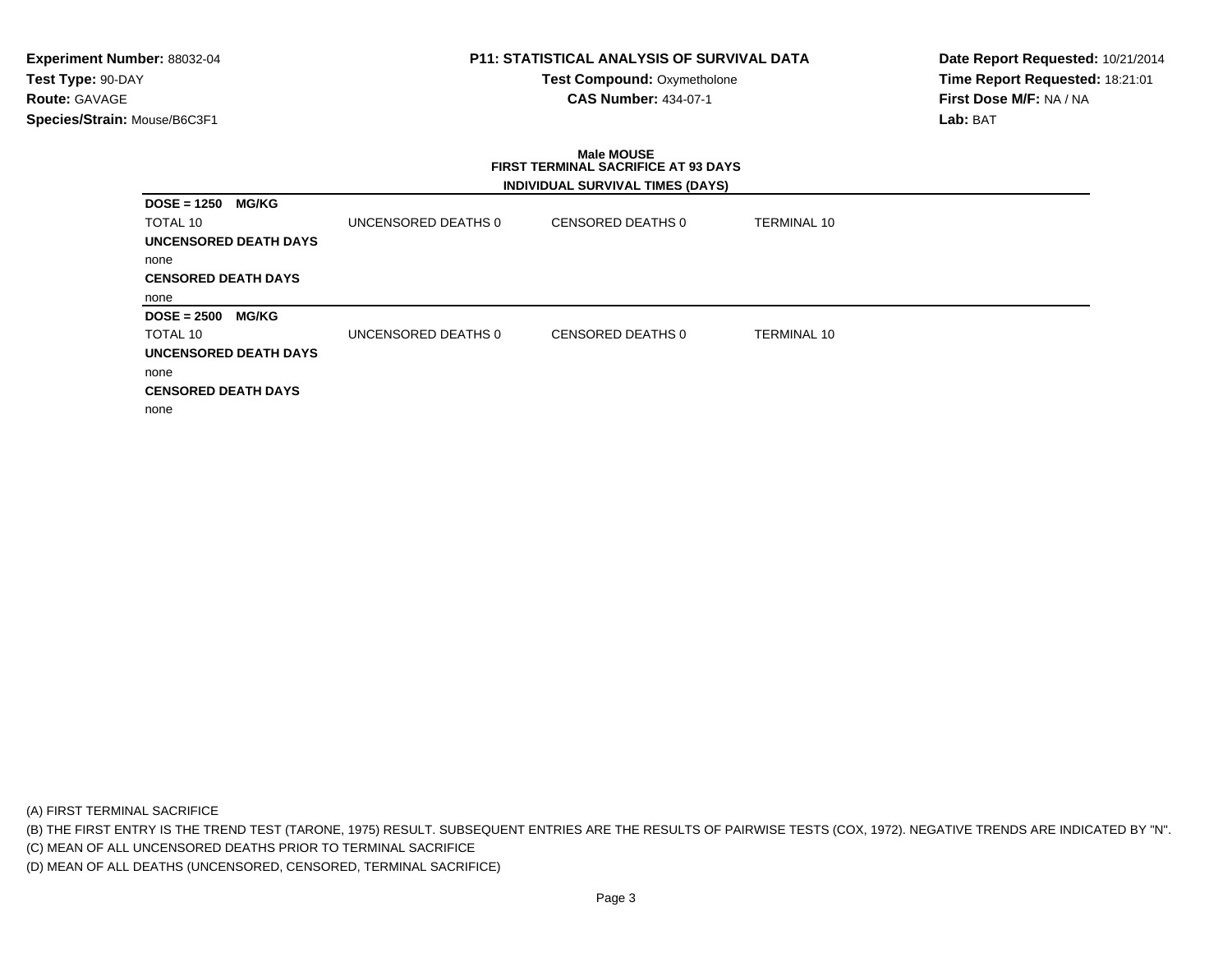### **P11: STATISTICAL ANALYSIS OF SURVIVAL DATA**

**Test Compound:** Oxymetholone

**CAS Number:** 434-07-1

**Date Report Requested:** 10/21/2014**Time Report Requested:** 18:21:01**First Dose M/F:** NA / NA**Lab:** BAT

### **Male MOUSEFIRST TERMINAL SACRIFICE AT 93 DAYS**

### **KAPLAN-MEIER SURVIVAL PROBABILITY ESTIMATES (%)**

| 90<br>93(A)<br>30<br>10<br>20<br>60<br>70<br>80<br>40<br>50<br>100.0<br>100.0<br>100.0<br>100.0<br>100.0<br>100.0<br>100.0<br>100.0<br>100.0<br>100.0<br><b>MG/KG</b><br>100.0<br>100.0<br>100.0<br>100.0<br>100.0<br>100.0<br>100.0<br>100.0<br>100.0<br>100.0<br><b>MG/KG</b><br>100.0<br>100.0<br>100.0<br>100.0<br>100.0<br>100.0<br>100.0<br>100.0<br>100.0<br>100.0<br><b>MG/KG</b><br>100.0<br>100.0<br>100.0<br>100.0<br>100.0<br>100.0<br>100.0<br>100.0<br>100.0<br>100.0 |
|-------------------------------------------------------------------------------------------------------------------------------------------------------------------------------------------------------------------------------------------------------------------------------------------------------------------------------------------------------------------------------------------------------------------------------------------------------------------------------------|
| 0 MG/KG<br>160<br>320<br>630                                                                                                                                                                                                                                                                                                                                                                                                                                                        |
|                                                                                                                                                                                                                                                                                                                                                                                                                                                                                     |
|                                                                                                                                                                                                                                                                                                                                                                                                                                                                                     |
|                                                                                                                                                                                                                                                                                                                                                                                                                                                                                     |
|                                                                                                                                                                                                                                                                                                                                                                                                                                                                                     |
| <b>MG/KG</b><br>1250<br>100.0<br>100.0<br>100.0<br>100.0<br>100.0<br>100.0<br>100.0<br>100.0<br>100.0<br>100.0                                                                                                                                                                                                                                                                                                                                                                      |
| <b>MG/KG</b><br>2500<br>100.0<br>100.0<br>100.0<br>100.0<br>100.0<br>100.0<br>100.0<br>100.0<br>100.0<br>100.0                                                                                                                                                                                                                                                                                                                                                                      |

(A) FIRST TERMINAL SACRIFICE

(B) THE FIRST ENTRY IS THE TREND TEST (TARONE, 1975) RESULT. SUBSEQUENT ENTRIES ARE THE RESULTS OF PAIRWISE TESTS (COX, 1972). NEGATIVE TRENDS ARE INDICATED BY "N".

(C) MEAN OF ALL UNCENSORED DEATHS PRIOR TO TERMINAL SACRIFICE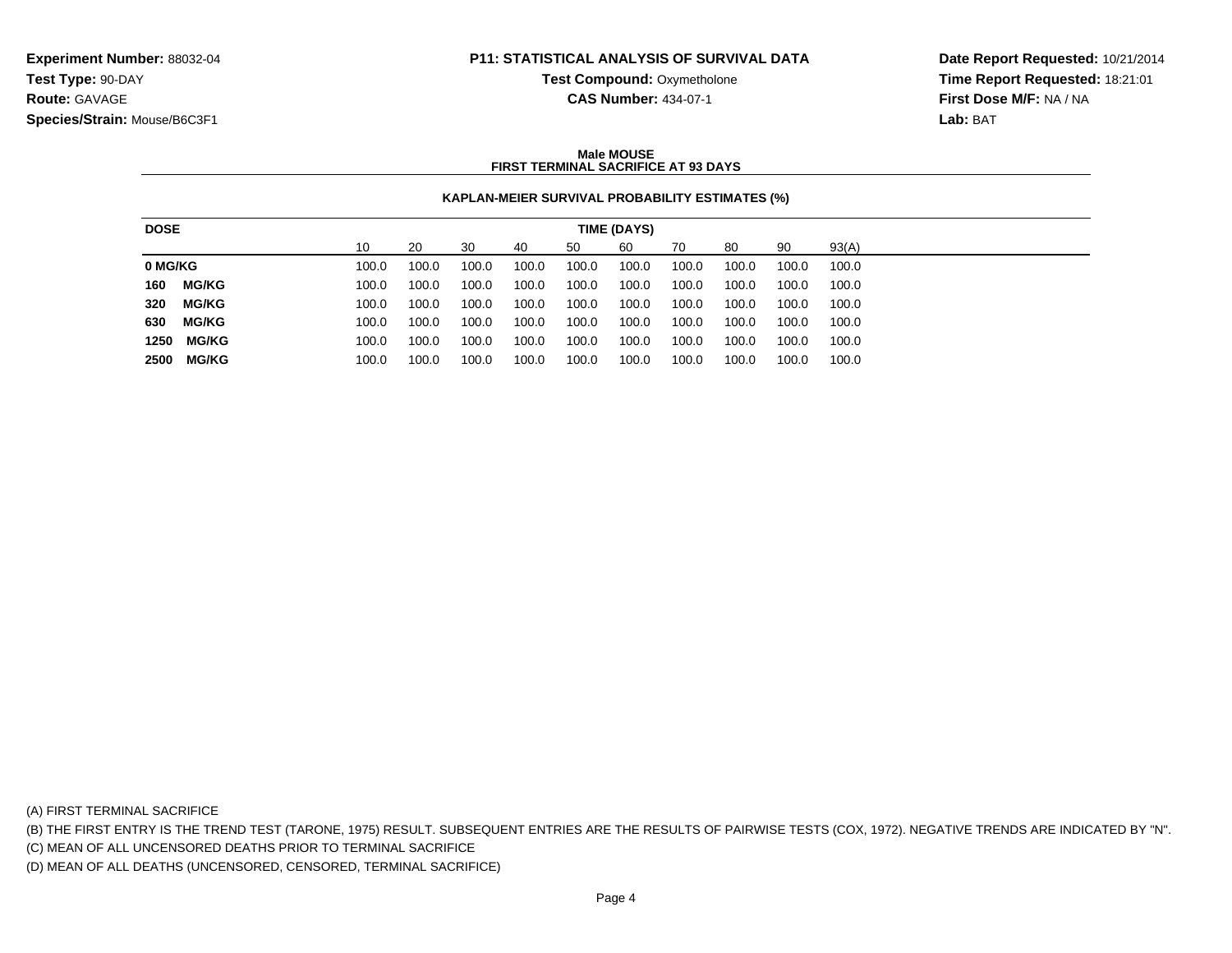# **P11: STATISTICAL ANALYSIS OF SURVIVAL DATA**

**Test Compound:** Oxymetholone**CAS Number:** 434-07-1

**Date Report Requested:** 10/21/2014**Time Report Requested:** 18:21:01**First Dose M/F:** NA / NA**Lab:** BAT

### **Male MOUSEFIRST TERMINAL SACRIFICE AT 93 DAYS**

### **SURVIVAL SUMMARY STATISTICS**

| <b>DOSE</b>                           | 0 MG/KG                | <b>MG/KG</b><br>160 | <b>MG/KG</b><br>320 | <b>MG/KG</b><br>630 |
|---------------------------------------|------------------------|---------------------|---------------------|---------------------|
| SURVIVAL AT END OF STUDY              | 100.0%                 | 100.0%              | 100.0%              | 100.0%              |
| (KAPLAN-MEIER)                        |                        |                     |                     |                     |
| <b>SIGNIFICANCE (B)</b>               | $\cdots \cdots \cdots$ | -----               | -----               | -----               |
| (LIFE TABLE)                          |                        |                     |                     |                     |
| <b>MEAN DAY OF NATURAL DEATHS (C)</b> |                        |                     |                     |                     |
| (STANDARD ERROR)                      | $\left( \cdot \right)$ | (.)                 |                     | $\left( . \right)$  |
| <b>MEAN LIFE SPAN (D)</b>             | 93.0                   | 93.0                | 93.0                | 93.0                |
| (STANDARD ERROR)                      | (0.0)                  | (0.0)               | (0.0)               | (0.0)               |

(A) FIRST TERMINAL SACRIFICE

(B) THE FIRST ENTRY IS THE TREND TEST (TARONE, 1975) RESULT. SUBSEQUENT ENTRIES ARE THE RESULTS OF PAIRWISE TESTS (COX, 1972). NEGATIVE TRENDS ARE INDICATED BY "N".

(C) MEAN OF ALL UNCENSORED DEATHS PRIOR TO TERMINAL SACRIFICE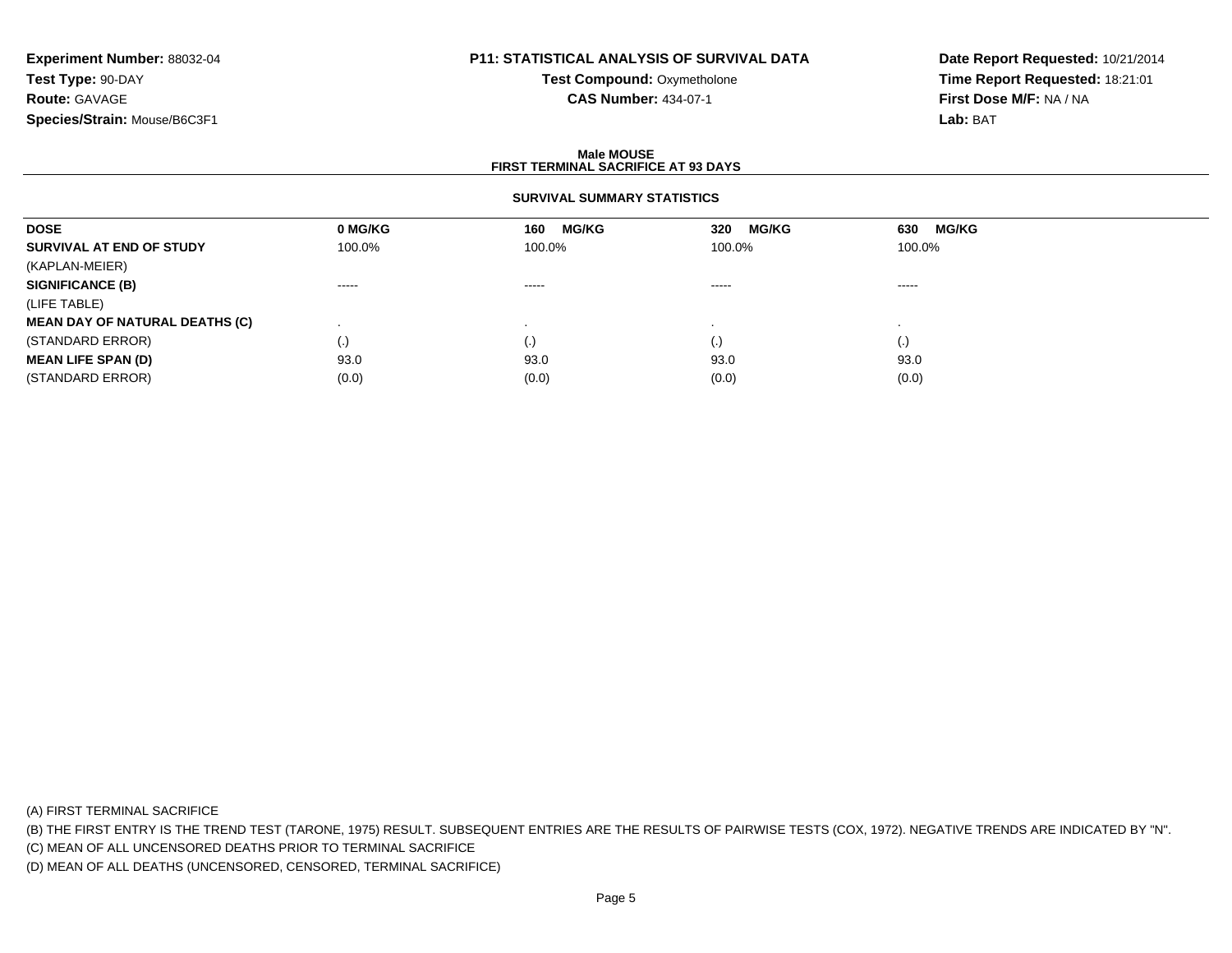# **P11: STATISTICAL ANALYSIS OF SURVIVAL DATA**

**Test Compound:** Oxymetholone**CAS Number:** 434-07-1

**Date Report Requested:** 10/21/2014**Time Report Requested:** 18:21:01**First Dose M/F:** NA / NA**Lab:** BAT

### **Male MOUSEFIRST TERMINAL SACRIFICE AT 93 DAYS**

### **SURVIVAL SUMMARY STATISTICS**

| <b>DOSE</b>                           | <b>MG/KG</b><br>1250 | 2500 MG/KG |
|---------------------------------------|----------------------|------------|
| SURVIVAL AT END OF STUDY              | 100.0%               | 100.0%     |
| (KAPLAN-MEIER)                        |                      |            |
| <b>SIGNIFICANCE (B)</b>               | ------               | ------     |
| (LIFE TABLE)                          |                      |            |
| <b>MEAN DAY OF NATURAL DEATHS (C)</b> |                      |            |
| (STANDARD ERROR)                      | (.)                  | (.)        |
| <b>MEAN LIFE SPAN (D)</b>             | 93.0                 | 93.0       |
| (STANDARD ERROR)                      | (0.0)                | (0.0)      |

(A) FIRST TERMINAL SACRIFICE

(B) THE FIRST ENTRY IS THE TREND TEST (TARONE, 1975) RESULT. SUBSEQUENT ENTRIES ARE THE RESULTS OF PAIRWISE TESTS (COX, 1972). NEGATIVE TRENDS ARE INDICATED BY "N".

(C) MEAN OF ALL UNCENSORED DEATHS PRIOR TO TERMINAL SACRIFICE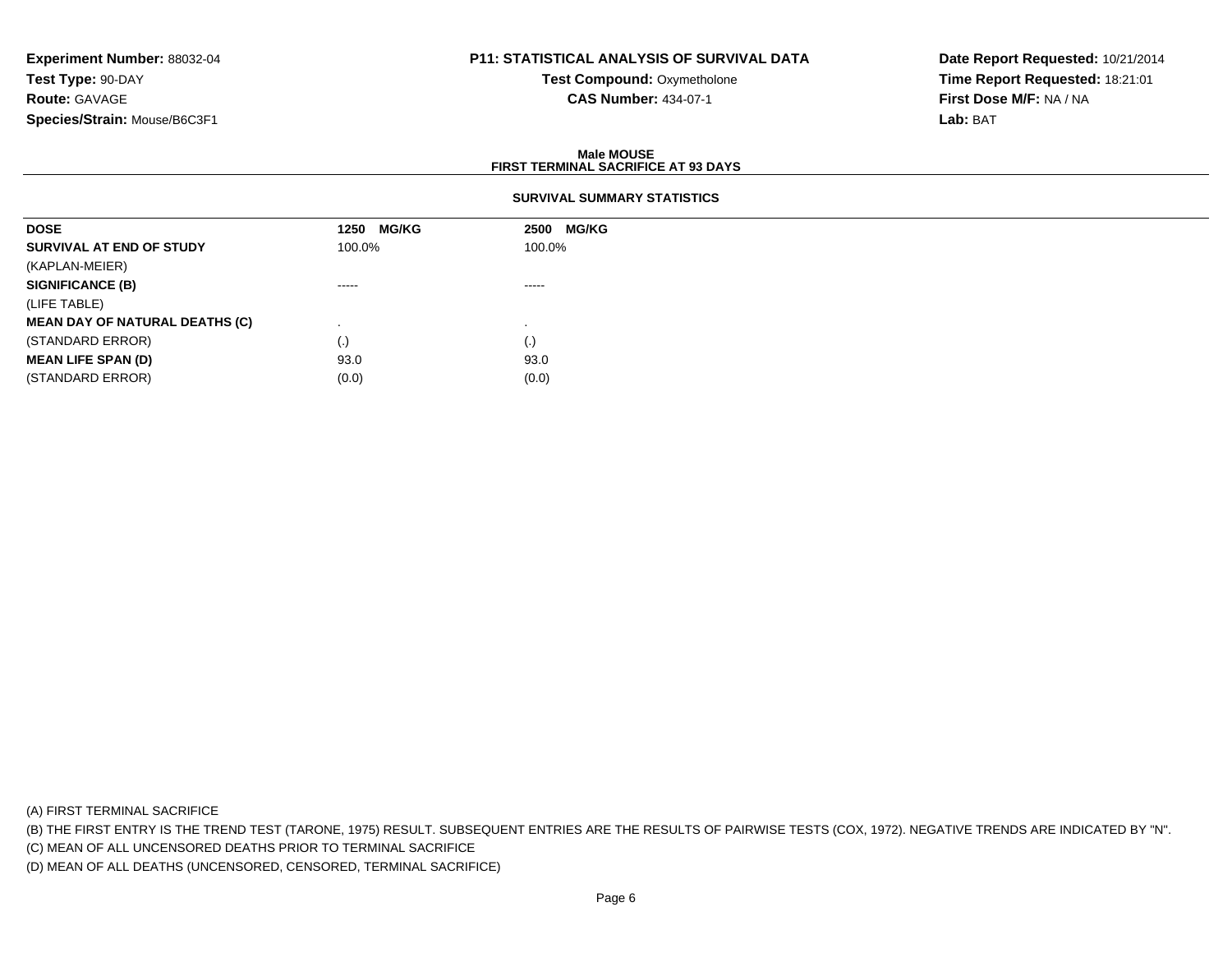### **P11: STATISTICAL ANALYSIS OF SURVIVAL DATA**

**Test Compound:** Oxymetholone**CAS Number:** 434-07-1

**Date Report Requested:** 10/21/2014**Time Report Requested:** 18:21:01**First Dose M/F:** NA / NA**Lab:** BAT

# **Female MOUSE FIRST TERMINAL SACRIFICE AT 93 DAYS**

|                              |                     | INDIVIDUAL SURVIVAL TIMES (DAYS) |                    |
|------------------------------|---------------------|----------------------------------|--------------------|
| $DOSE = 0$ MG/KG             |                     |                                  |                    |
| <b>TOTAL 10</b>              | UNCENSORED DEATHS 0 | CENSORED DEATHS 0                | <b>TERMINAL 10</b> |
| <b>UNCENSORED DEATH DAYS</b> |                     |                                  |                    |
| none                         |                     |                                  |                    |
| <b>CENSORED DEATH DAYS</b>   |                     |                                  |                    |
| none                         |                     |                                  |                    |
| $DOSE = 160$<br><b>MG/KG</b> |                     |                                  |                    |
| <b>TOTAL 10</b>              | UNCENSORED DEATHS 0 | <b>CENSORED DEATHS 0</b>         | <b>TERMINAL 10</b> |
| <b>UNCENSORED DEATH DAYS</b> |                     |                                  |                    |
| none                         |                     |                                  |                    |
| <b>CENSORED DEATH DAYS</b>   |                     |                                  |                    |
| none                         |                     |                                  |                    |
| $DOSE = 320$<br><b>MG/KG</b> |                     |                                  |                    |
| <b>TOTAL 10</b>              | UNCENSORED DEATHS 0 | <b>CENSORED DEATHS 0</b>         | <b>TERMINAL 10</b> |
| <b>UNCENSORED DEATH DAYS</b> |                     |                                  |                    |
| none                         |                     |                                  |                    |
| <b>CENSORED DEATH DAYS</b>   |                     |                                  |                    |
| none                         |                     |                                  |                    |
| $DOSE = 630$<br><b>MG/KG</b> |                     |                                  |                    |
| <b>TOTAL 10</b>              | UNCENSORED DEATHS 0 | <b>CENSORED DEATHS 0</b>         | <b>TERMINAL 10</b> |
| <b>UNCENSORED DEATH DAYS</b> |                     |                                  |                    |
| none                         |                     |                                  |                    |
| <b>CENSORED DEATH DAYS</b>   |                     |                                  |                    |
| none                         |                     |                                  |                    |

(A) FIRST TERMINAL SACRIFICE

(B) THE FIRST ENTRY IS THE TREND TEST (TARONE, 1975) RESULT. SUBSEQUENT ENTRIES ARE THE RESULTS OF PAIRWISE TESTS (COX, 1972). NEGATIVE TRENDS ARE INDICATED BY "N".

(C) MEAN OF ALL UNCENSORED DEATHS PRIOR TO TERMINAL SACRIFICE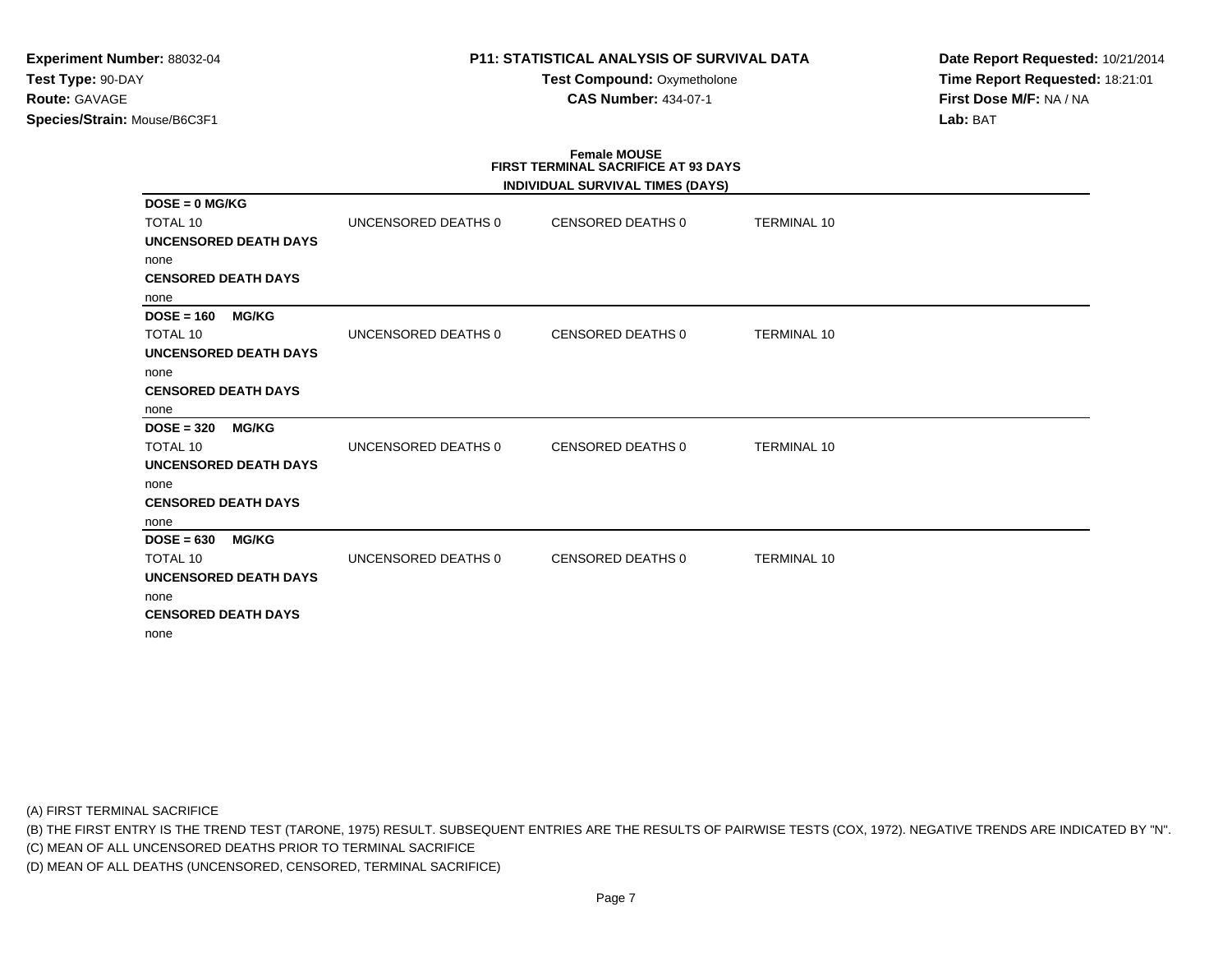### **P11: STATISTICAL ANALYSIS OF SURVIVAL DATA**

**Test Compound: Oxymetholone CAS Number:** 434-07-1

**Date Report Requested:** 10/21/2014**Time Report Requested:** 18:21:01**First Dose M/F:** NA / NA**Lab:** BAT

### **Female MOUSE FIRST TERMINAL SACRIFICE AT 93 DAYSINDIVIDUAL SURVIVAL TIMES (DAYS)**

| $DOSE = 1250$              | <b>MG/KG</b> |                     |                   |                    |
|----------------------------|--------------|---------------------|-------------------|--------------------|
| TOTAL 10                   |              | UNCENSORED DEATHS 0 | CENSORED DEATHS 0 | <b>TERMINAL 10</b> |
| UNCENSORED DEATH DAYS      |              |                     |                   |                    |
| none                       |              |                     |                   |                    |
| <b>CENSORED DEATH DAYS</b> |              |                     |                   |                    |
| none                       |              |                     |                   |                    |
| $DOSE = 2500$              | <b>MG/KG</b> |                     |                   |                    |
| TOTAL 10                   |              | UNCENSORED DEATHS 0 | CENSORED DEATHS 0 | <b>TERMINAL 10</b> |
| UNCENSORED DEATH DAYS      |              |                     |                   |                    |
| none                       |              |                     |                   |                    |
|                            |              |                     |                   |                    |
| <b>CENSORED DEATH DAYS</b> |              |                     |                   |                    |

(A) FIRST TERMINAL SACRIFICE

(B) THE FIRST ENTRY IS THE TREND TEST (TARONE, 1975) RESULT. SUBSEQUENT ENTRIES ARE THE RESULTS OF PAIRWISE TESTS (COX, 1972). NEGATIVE TRENDS ARE INDICATED BY "N".

(C) MEAN OF ALL UNCENSORED DEATHS PRIOR TO TERMINAL SACRIFICE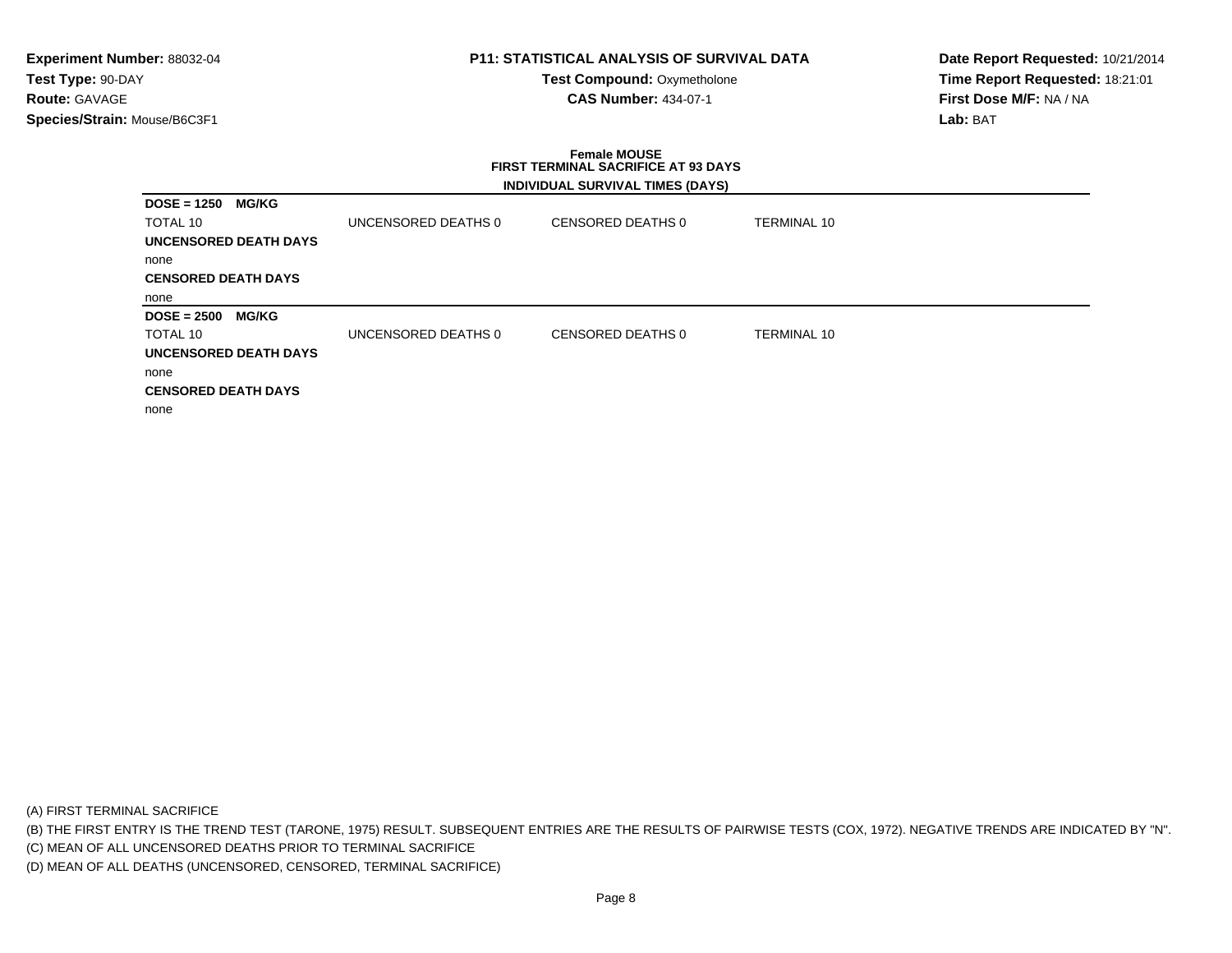### **P11: STATISTICAL ANALYSIS OF SURVIVAL DATA**

**Test Compound: Oxymetholone** 

**CAS Number:** 434-07-1

**Date Report Requested:** 10/21/2014**Time Report Requested:** 18:21:01**First Dose M/F:** NA / NA**Lab:** BAT

### **Female MOUSEFIRST TERMINAL SACRIFICE AT 93 DAYS**

### **KAPLAN-MEIER SURVIVAL PROBABILITY ESTIMATES (%)**

| 10<br>60<br>90<br>93(A)<br>30<br>20<br>80<br>50<br>70<br>40<br>100.0<br>100.0<br>100.0<br>100.0<br>100.0<br>100.0<br>100.0<br>100.0<br>100.0<br>100.0<br><b>MG/KG</b><br>100.0<br>100.0<br>100.0<br>100.0<br>100.0<br>100.0<br>100.0<br>100.0<br>100.0<br>100.0<br><b>MG/KG</b><br>100.0<br>100.0<br>100.0<br>100.0<br>100.0<br>100.0<br>100.0<br>100.0<br>100.0<br>100.0 |
|---------------------------------------------------------------------------------------------------------------------------------------------------------------------------------------------------------------------------------------------------------------------------------------------------------------------------------------------------------------------------|
| 0 MG/KG<br>160                                                                                                                                                                                                                                                                                                                                                            |
| 320                                                                                                                                                                                                                                                                                                                                                                       |
|                                                                                                                                                                                                                                                                                                                                                                           |
|                                                                                                                                                                                                                                                                                                                                                                           |
| <b>MG/KG</b><br>630<br>100.0<br>100.0<br>100.0<br>100.0<br>100.0<br>100.0<br>100.0<br>100.0<br>100.0<br>100.0                                                                                                                                                                                                                                                             |
| <b>MG/KG</b><br>1250<br>100.0<br>100.0<br>100.0<br>100.0<br>100.0<br>100.0<br>100.0<br>100.0<br>100.0<br>100.0                                                                                                                                                                                                                                                            |
| MG/KG<br>100.0<br>2500<br>100.0<br>100.0<br>100.0<br>100.0<br>100.0<br>100.0<br>100.0<br>100.0<br>100.0                                                                                                                                                                                                                                                                   |

(A) FIRST TERMINAL SACRIFICE

(B) THE FIRST ENTRY IS THE TREND TEST (TARONE, 1975) RESULT. SUBSEQUENT ENTRIES ARE THE RESULTS OF PAIRWISE TESTS (COX, 1972). NEGATIVE TRENDS ARE INDICATED BY "N".

(C) MEAN OF ALL UNCENSORED DEATHS PRIOR TO TERMINAL SACRIFICE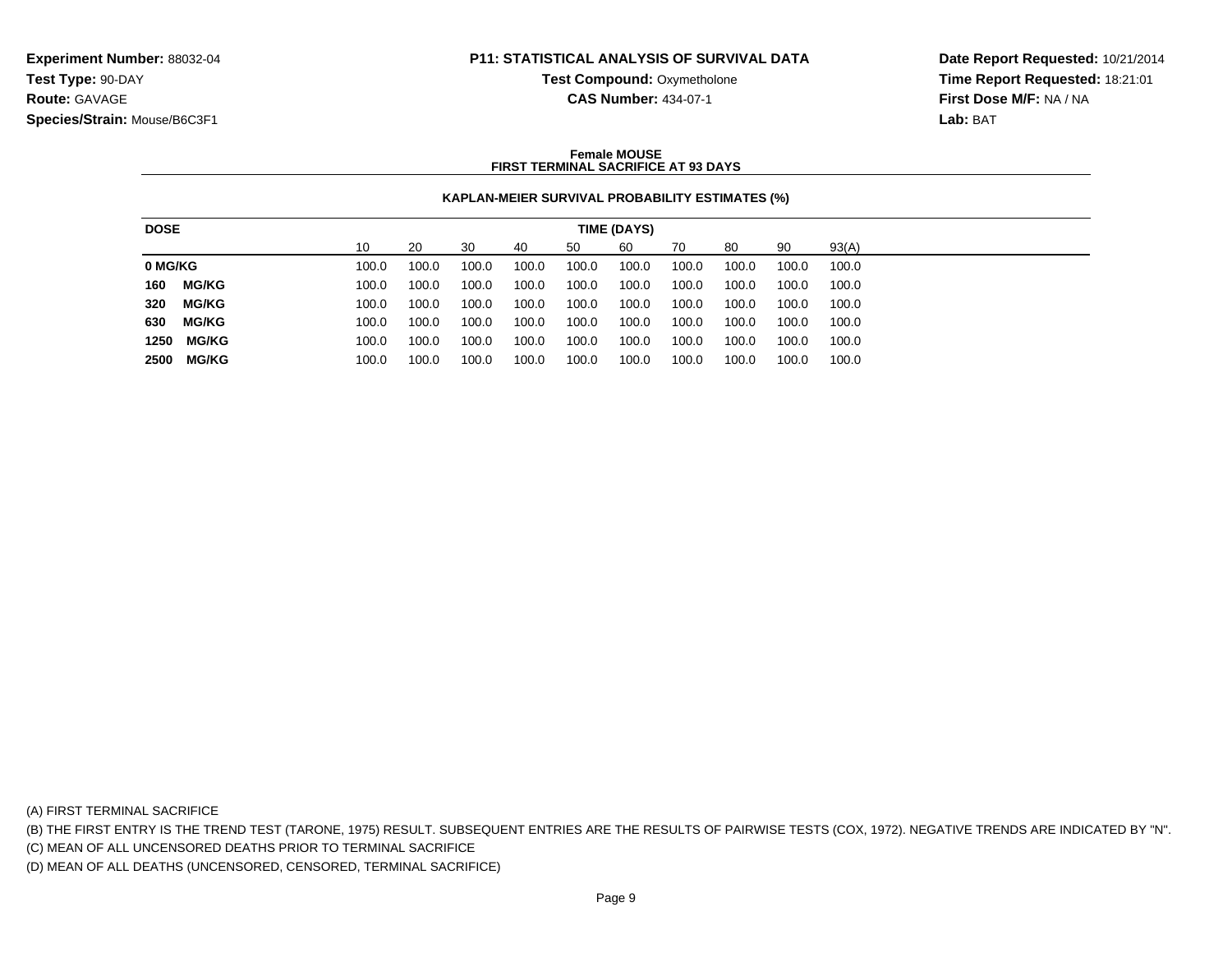# **P11: STATISTICAL ANALYSIS OF SURVIVAL DATA**

**Test Compound:** Oxymetholone**CAS Number:** 434-07-1

**Date Report Requested:** 10/21/2014**Time Report Requested:** 18:21:01**First Dose M/F:** NA / NA**Lab:** BAT

### **Female MOUSEFIRST TERMINAL SACRIFICE AT 93 DAYS**

### **SURVIVAL SUMMARY STATISTICS**

| <b>DOSE</b>                           | 0 MG/KG                                                                                                                                                                                                                                                                                                                                                                                                                                                                                | <b>MG/KG</b><br>160 | <b>MG/KG</b><br>320                                                                                                                                                                                                                                                                                                                                                                                                                                                                    | <b>MG/KG</b><br>630                                                                                                                                                                                                                                                                                                                                                                                                                                                                    |
|---------------------------------------|----------------------------------------------------------------------------------------------------------------------------------------------------------------------------------------------------------------------------------------------------------------------------------------------------------------------------------------------------------------------------------------------------------------------------------------------------------------------------------------|---------------------|----------------------------------------------------------------------------------------------------------------------------------------------------------------------------------------------------------------------------------------------------------------------------------------------------------------------------------------------------------------------------------------------------------------------------------------------------------------------------------------|----------------------------------------------------------------------------------------------------------------------------------------------------------------------------------------------------------------------------------------------------------------------------------------------------------------------------------------------------------------------------------------------------------------------------------------------------------------------------------------|
| SURVIVAL AT END OF STUDY              | 100.0%                                                                                                                                                                                                                                                                                                                                                                                                                                                                                 | 100.0%              | 100.0%                                                                                                                                                                                                                                                                                                                                                                                                                                                                                 | 100.0%                                                                                                                                                                                                                                                                                                                                                                                                                                                                                 |
| (KAPLAN-MEIER)                        |                                                                                                                                                                                                                                                                                                                                                                                                                                                                                        |                     |                                                                                                                                                                                                                                                                                                                                                                                                                                                                                        |                                                                                                                                                                                                                                                                                                                                                                                                                                                                                        |
| <b>SIGNIFICANCE (B)</b>               | $\begin{array}{cccccccccccccc} \multicolumn{2}{c}{} & \multicolumn{2}{c}{} & \multicolumn{2}{c}{} & \multicolumn{2}{c}{} & \multicolumn{2}{c}{} & \multicolumn{2}{c}{} & \multicolumn{2}{c}{} & \multicolumn{2}{c}{} & \multicolumn{2}{c}{} & \multicolumn{2}{c}{} & \multicolumn{2}{c}{} & \multicolumn{2}{c}{} & \multicolumn{2}{c}{} & \multicolumn{2}{c}{} & \multicolumn{2}{c}{} & \multicolumn{2}{c}{} & \multicolumn{2}{c}{} & \multicolumn{2}{c}{} & \multicolumn{2}{c}{} & \$ | $\cdots$            | $\begin{array}{cccccccccccccc} \multicolumn{2}{c}{} & \multicolumn{2}{c}{} & \multicolumn{2}{c}{} & \multicolumn{2}{c}{} & \multicolumn{2}{c}{} & \multicolumn{2}{c}{} & \multicolumn{2}{c}{} & \multicolumn{2}{c}{} & \multicolumn{2}{c}{} & \multicolumn{2}{c}{} & \multicolumn{2}{c}{} & \multicolumn{2}{c}{} & \multicolumn{2}{c}{} & \multicolumn{2}{c}{} & \multicolumn{2}{c}{} & \multicolumn{2}{c}{} & \multicolumn{2}{c}{} & \multicolumn{2}{c}{} & \multicolumn{2}{c}{} & \$ | $\begin{array}{cccccccccccccc} \multicolumn{2}{c}{} & \multicolumn{2}{c}{} & \multicolumn{2}{c}{} & \multicolumn{2}{c}{} & \multicolumn{2}{c}{} & \multicolumn{2}{c}{} & \multicolumn{2}{c}{} & \multicolumn{2}{c}{} & \multicolumn{2}{c}{} & \multicolumn{2}{c}{} & \multicolumn{2}{c}{} & \multicolumn{2}{c}{} & \multicolumn{2}{c}{} & \multicolumn{2}{c}{} & \multicolumn{2}{c}{} & \multicolumn{2}{c}{} & \multicolumn{2}{c}{} & \multicolumn{2}{c}{} & \multicolumn{2}{c}{} & \$ |
| (LIFE TABLE)                          |                                                                                                                                                                                                                                                                                                                                                                                                                                                                                        |                     |                                                                                                                                                                                                                                                                                                                                                                                                                                                                                        |                                                                                                                                                                                                                                                                                                                                                                                                                                                                                        |
| <b>MEAN DAY OF NATURAL DEATHS (C)</b> |                                                                                                                                                                                                                                                                                                                                                                                                                                                                                        |                     |                                                                                                                                                                                                                                                                                                                                                                                                                                                                                        |                                                                                                                                                                                                                                                                                                                                                                                                                                                                                        |
| (STANDARD ERROR)                      | $\left( .\right)$                                                                                                                                                                                                                                                                                                                                                                                                                                                                      | (.)                 |                                                                                                                                                                                                                                                                                                                                                                                                                                                                                        | $\left( . \right)$                                                                                                                                                                                                                                                                                                                                                                                                                                                                     |
| <b>MEAN LIFE SPAN (D)</b>             | 93.0                                                                                                                                                                                                                                                                                                                                                                                                                                                                                   | 93.0                | 93.0                                                                                                                                                                                                                                                                                                                                                                                                                                                                                   | 93.0                                                                                                                                                                                                                                                                                                                                                                                                                                                                                   |
| (STANDARD ERROR)                      | (0.0)                                                                                                                                                                                                                                                                                                                                                                                                                                                                                  | (0.0)               | (0.0)                                                                                                                                                                                                                                                                                                                                                                                                                                                                                  | (0.0)                                                                                                                                                                                                                                                                                                                                                                                                                                                                                  |

(A) FIRST TERMINAL SACRIFICE

(B) THE FIRST ENTRY IS THE TREND TEST (TARONE, 1975) RESULT. SUBSEQUENT ENTRIES ARE THE RESULTS OF PAIRWISE TESTS (COX, 1972). NEGATIVE TRENDS ARE INDICATED BY "N".

(C) MEAN OF ALL UNCENSORED DEATHS PRIOR TO TERMINAL SACRIFICE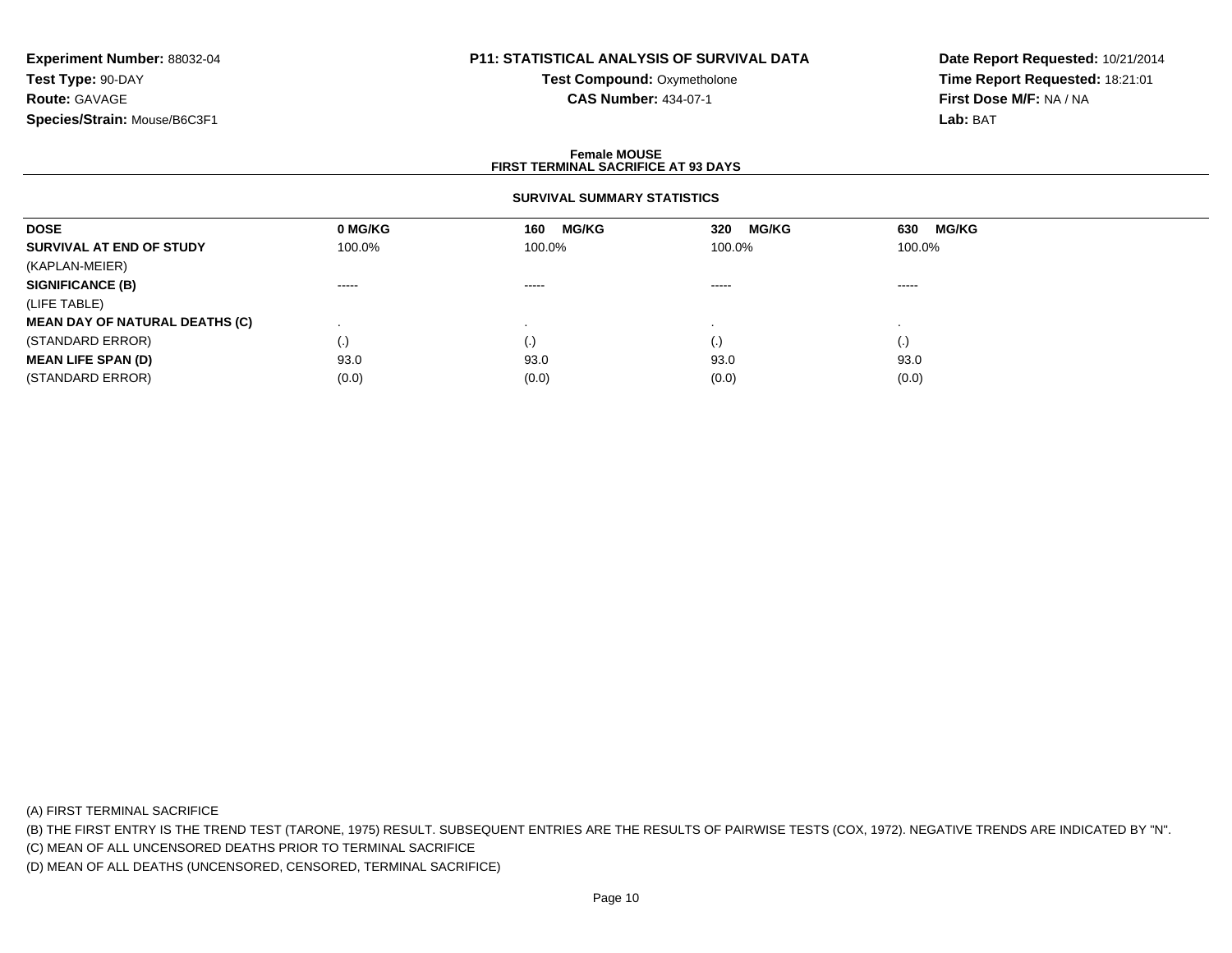# **P11: STATISTICAL ANALYSIS OF SURVIVAL DATA**

**Test Compound:** Oxymetholone**CAS Number:** 434-07-1

**Date Report Requested:** 10/21/2014**Time Report Requested:** 18:21:01**First Dose M/F:** NA / NA**Lab:** BAT

### **Female MOUSEFIRST TERMINAL SACRIFICE AT 93 DAYS**

### **SURVIVAL SUMMARY STATISTICS**

| <b>DOSE</b>                           | <b>MG/KG</b><br>1250 | 2500 MG/KG                                                                                                                                                                                                                                                                                                                                                                                                                                                                             |
|---------------------------------------|----------------------|----------------------------------------------------------------------------------------------------------------------------------------------------------------------------------------------------------------------------------------------------------------------------------------------------------------------------------------------------------------------------------------------------------------------------------------------------------------------------------------|
| SURVIVAL AT END OF STUDY              | 100.0%               | 100.0%                                                                                                                                                                                                                                                                                                                                                                                                                                                                                 |
| (KAPLAN-MEIER)                        |                      |                                                                                                                                                                                                                                                                                                                                                                                                                                                                                        |
| <b>SIGNIFICANCE (B)</b>               | $\cdots$             | $\begin{array}{cccccccccccccc} \multicolumn{2}{c}{} & \multicolumn{2}{c}{} & \multicolumn{2}{c}{} & \multicolumn{2}{c}{} & \multicolumn{2}{c}{} & \multicolumn{2}{c}{} & \multicolumn{2}{c}{} & \multicolumn{2}{c}{} & \multicolumn{2}{c}{} & \multicolumn{2}{c}{} & \multicolumn{2}{c}{} & \multicolumn{2}{c}{} & \multicolumn{2}{c}{} & \multicolumn{2}{c}{} & \multicolumn{2}{c}{} & \multicolumn{2}{c}{} & \multicolumn{2}{c}{} & \multicolumn{2}{c}{} & \multicolumn{2}{c}{} & \$ |
| (LIFE TABLE)                          |                      |                                                                                                                                                                                                                                                                                                                                                                                                                                                                                        |
| <b>MEAN DAY OF NATURAL DEATHS (C)</b> |                      |                                                                                                                                                                                                                                                                                                                                                                                                                                                                                        |
| (STANDARD ERROR)                      | (.)                  | (.)                                                                                                                                                                                                                                                                                                                                                                                                                                                                                    |
| <b>MEAN LIFE SPAN (D)</b>             | 93.0                 | 93.0                                                                                                                                                                                                                                                                                                                                                                                                                                                                                   |
| (STANDARD ERROR)                      | (0.0)                | (0.0)                                                                                                                                                                                                                                                                                                                                                                                                                                                                                  |

(A) FIRST TERMINAL SACRIFICE

(B) THE FIRST ENTRY IS THE TREND TEST (TARONE, 1975) RESULT. SUBSEQUENT ENTRIES ARE THE RESULTS OF PAIRWISE TESTS (COX, 1972). NEGATIVE TRENDS ARE INDICATED BY "N".

(C) MEAN OF ALL UNCENSORED DEATHS PRIOR TO TERMINAL SACRIFICE